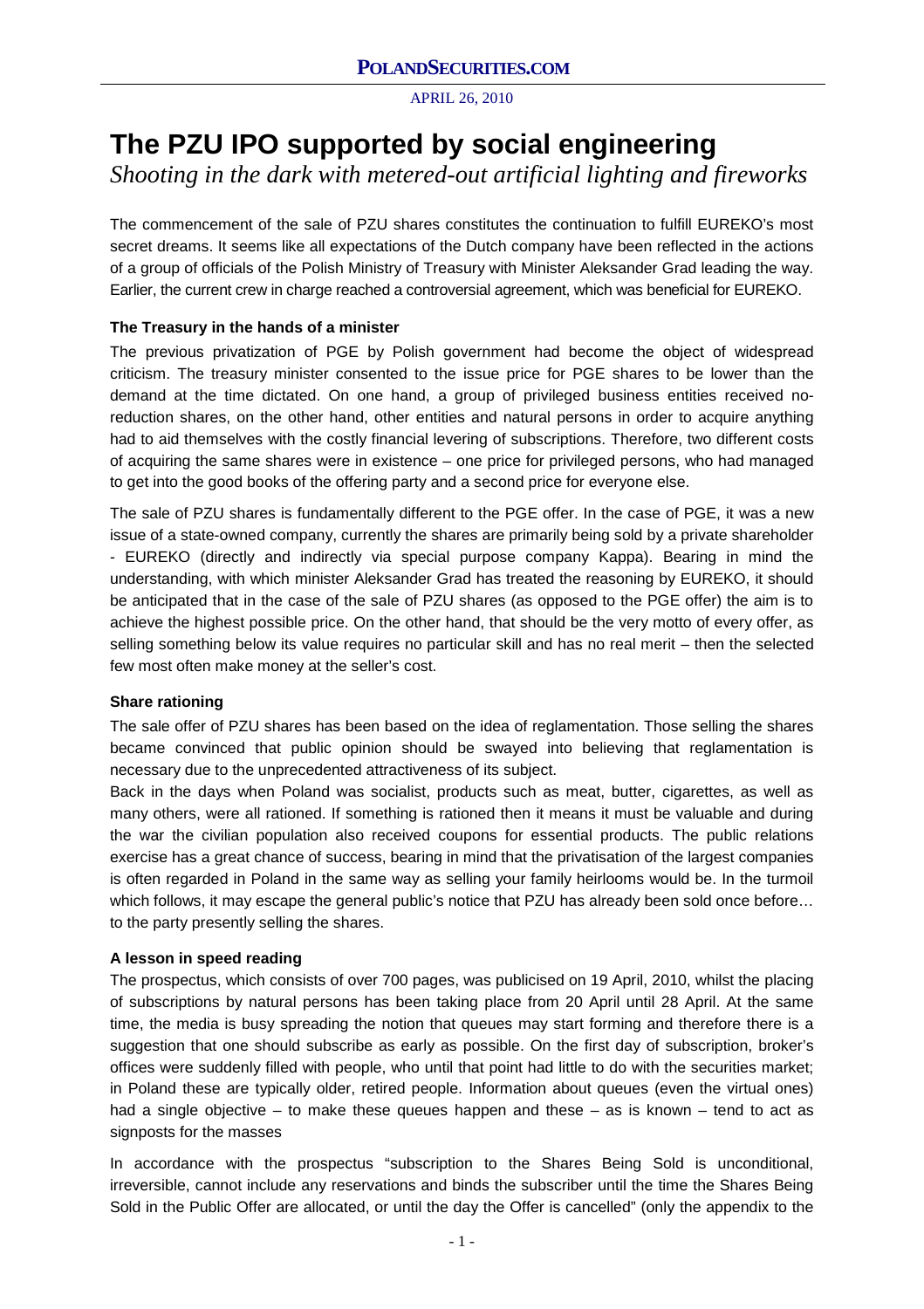prospectus by right of law gives the option to cancel the subscription). If irreversible subscriptions are being accepted from the very next day following the publication of the prospectus, then we should ask the Ministry of Treasury what was the point of preparing the prospectus in the first place? It is obvious that nobody can read the prospectus within the space of one day and become familiar with its finer detail.

#### **Mr Minister,**

What is in your opinion the role of the prospectus and who should it benefit (apart from the people who received millions of dollars for preparing it)?

The less someone has to do with the market, the more time they need to analyse the prospectus and the company. However, it would transpire that the Minister has offered investors a lesson in speed reading, and assigned supernatural skills to those persons, who wished to subscribe at the beginning of the offer. In the same manner, subscription could have been commenced a few days before the prospectus was made public, there would be no significant difference as far as acquiring solid knowledge of the document was concerned.

In the civilised world, prospectuses are made available so that potential investors can familiarise themselves with their content, as well as with any reports and opinions created on the basis of data they contain, prior to placing a subscription. This seems only too obvious.

The more an offer is aimed at the general public, the longer the time should be from the publication of a prospectus to the day of commencing subscription for shares. Many individual investors will not bother to read the prospectus anyway, regardless of the amount of time they have at their disposal, however, there are still people out there, who like to know what they are buying! In addition, those who have no intention of reading the prospectus and tend to shoot in the dark, in the event that opinions, reports and recommendations appear, are able to make a more rational decision. In the civilised world, regulating public turnover of securities is aimed at protecting the least experienced, most vulnerable investors, especially those, who act on impulse or are swayed by advertising when making an investment. That, however, is not quite the same as eating a chocolate bar on impulse. In the public domain, the shelf life of a prospectus, before commencing binding subscriptions, plays the role of guarantor of market transparency. That is how things work in the world.

#### **Visible fireworks**

Every natural person, who purchases PZU shares and holds on to them for a continuous period of one year, can rely on getting a rebate worth 100 zloty for itemised insurance products. However, those subscribing will get to find out which products the discount applies only once the subscription period is over, and the company has given itself until 30 June, 2010, to make a statement. Neither does the person subscribing for shares know at present, whether they will be able to "claim back" the 100 zloty in future, nor are investors able to assess the incumbent liability on the company due to the declared discount. In the media, a 100 zloty discount is definitely present and is aimed at encouraging us to buy shares, of course, it is best to start queuing now.

On the other hand, the arrangement, linking the sale of shares with the liability of the company towards its shareholders, is a most interesting one. Who will benefit from such a solution? Let us make the hypothetical assumption that we have a company which loses its shares in the market, the shareholders have just paid themselves gigantic-sized dividends and the competition in the marketplace is getting hotter. The intention of the shareholders is to exit the investment.

The person subscribing for shares is not, in practice, buying shares but a combined product: the shares plus future benefits of the company. The party selling the shares, in order to achieve a higher price, can offer a lot, the more they offer in terms of future company benefits, the more they can rely on a higher price for the shares, particularly, when the potential purchasers are the general public. In such a way, in an extreme case it is possible to offer more that the company will be able to deliver.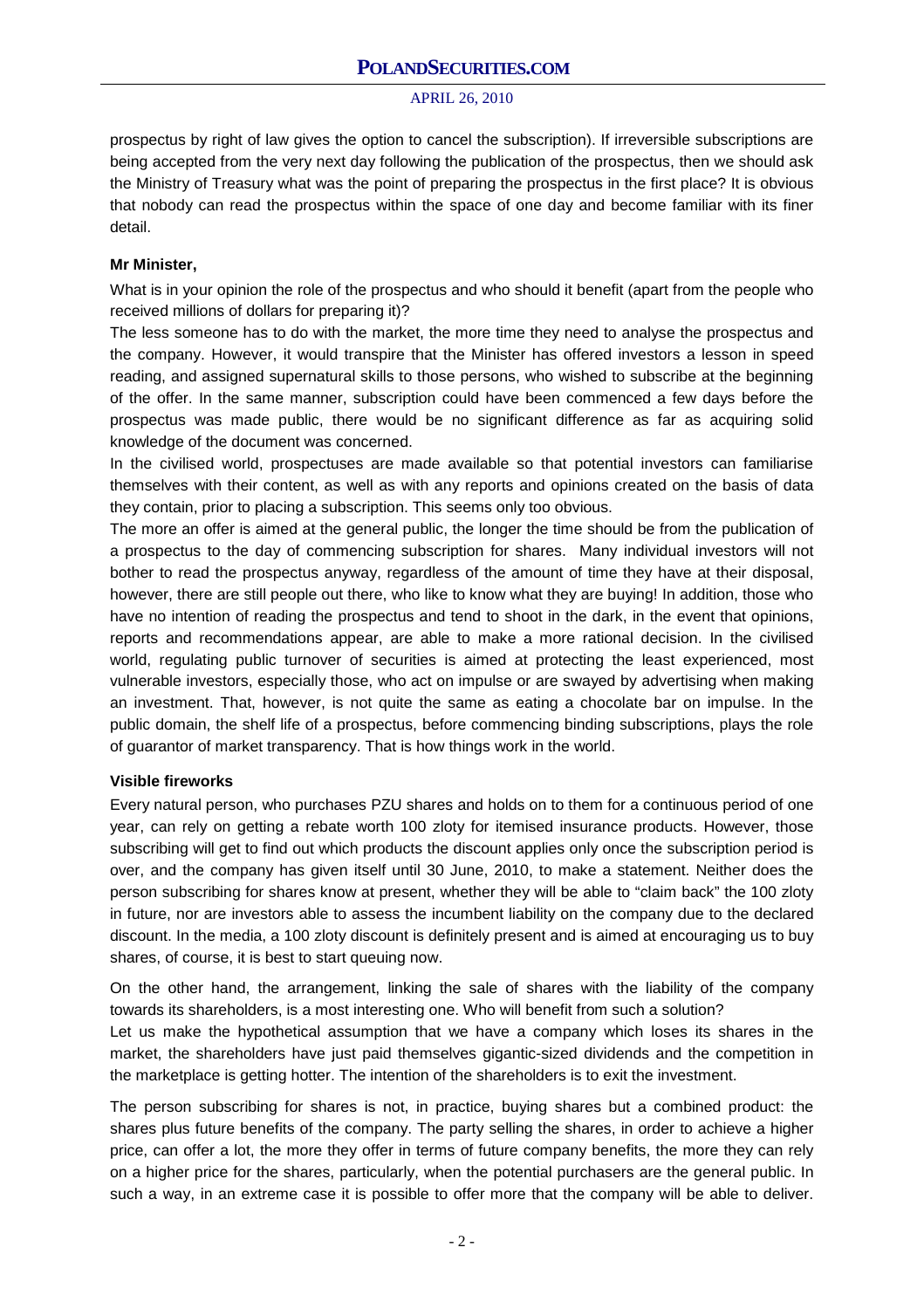Instead of shares with a discount the purchaser can believe to be buying a discount and shares. However, the selling party will certainly make off with the money for the shares.

Linking the benefit of the company with the purchase of shares would look different if, instead of selling shares by the shareholders to date, a new issue would take place, one in which the takings remain within the company. In case of PZU, however, it is a mechanism with an internal risk attached, meaning the more shareholders (via the agency of the board) "add" to the shares, the higher price they will obtain, and the company will be left with increased liabilities.

## **The value of subscriptions by natural persons**

It seems that the average subscription made by a natural person in Poland in recent privatisation offers fluctuated around the 10,000 zloty mark. The maximum number of reglamented shares in the PZU offer – 30 units at a maximum price of 312.50 zloty – has therefore been adapted to the behaviour of investors. That is, due to the value of a subscription, reglamentation can to some small degree limit the demand for shares, whilst it impacts to a great degree on PZU shares being viewed as rare goods. Those tempted by the encouragement to acquire goods from under the counter will still be able to subscribe using their family and friends.

Reglamentation, in spite of an intuitive view, can increase the actual value of investment by natural persons, who originally did not intend to participate in an offer or were looking to acquire the shares for less. This pattern of behaviour, when faced with the appearance of reglamentation, is highly likely and possible to estimate. And chances are that this is what the creators of the offer intended.

## **Institutional investors**

Institutional investors are privileged due to the fact that they have knowledge of the progress of the offer for individual investors and the time to familiarise themselves with the prospectus. The intention of the offer could have been as follows: to develop and use the interest of natural persons in purchasing PZU shares, as well as social instinct (including not having the possibility to reliably assess the company and its prospectus), then on the basis of the demand reported from natural persons to show institutional investors how great the public interest is and the "delayed demand" linked to reductions for part of the subscriptions.

At the conclusion of assessing the offer's structure, it is worth noting that holding on to PZU shares by natural persons in order to obtain a rebate is a move moderating the market on the supply side. From what can be seen after a superficial inspection of the prospectus, the lock-up for EUREKO is anticipated for a period of merely 180 days and may be released with the consent of the Global Co-ordinators and Co-managers of the Demand Book – Deutsche Bank AG and Goldman Sachs Int.

# **Polish standards watched by foreign SEC**

In Poland, an increasing number of people, who are linked to the capital market, are having serious reservations in relation to the activities of the Financial Authority Commission (The Polish Securities Exchange Commission), where those officials, whose job it is to issue permits for companies to be floated on the public stock exchange, have at the same time provided private, fee-based advisory services to these entities on how to gain the status of a public company in the most efficient way. Companies supervised by the Financial Authority Commission have also paid the highest-ranking officials in the Commission for training…

In the case of the PZU offer, an unparallel event took place: the following day after the prospectus was publicised, binding subscriptions were already being taken from natural persons. Moreover, the principles of share allocation in the event of reductions, favour those who subscribed earlier. This mechanism has been cited in the media and has created a stampede. Those unconnected to the market are being driven by this criteria, as well as by the reglamented product syndrome, as a result,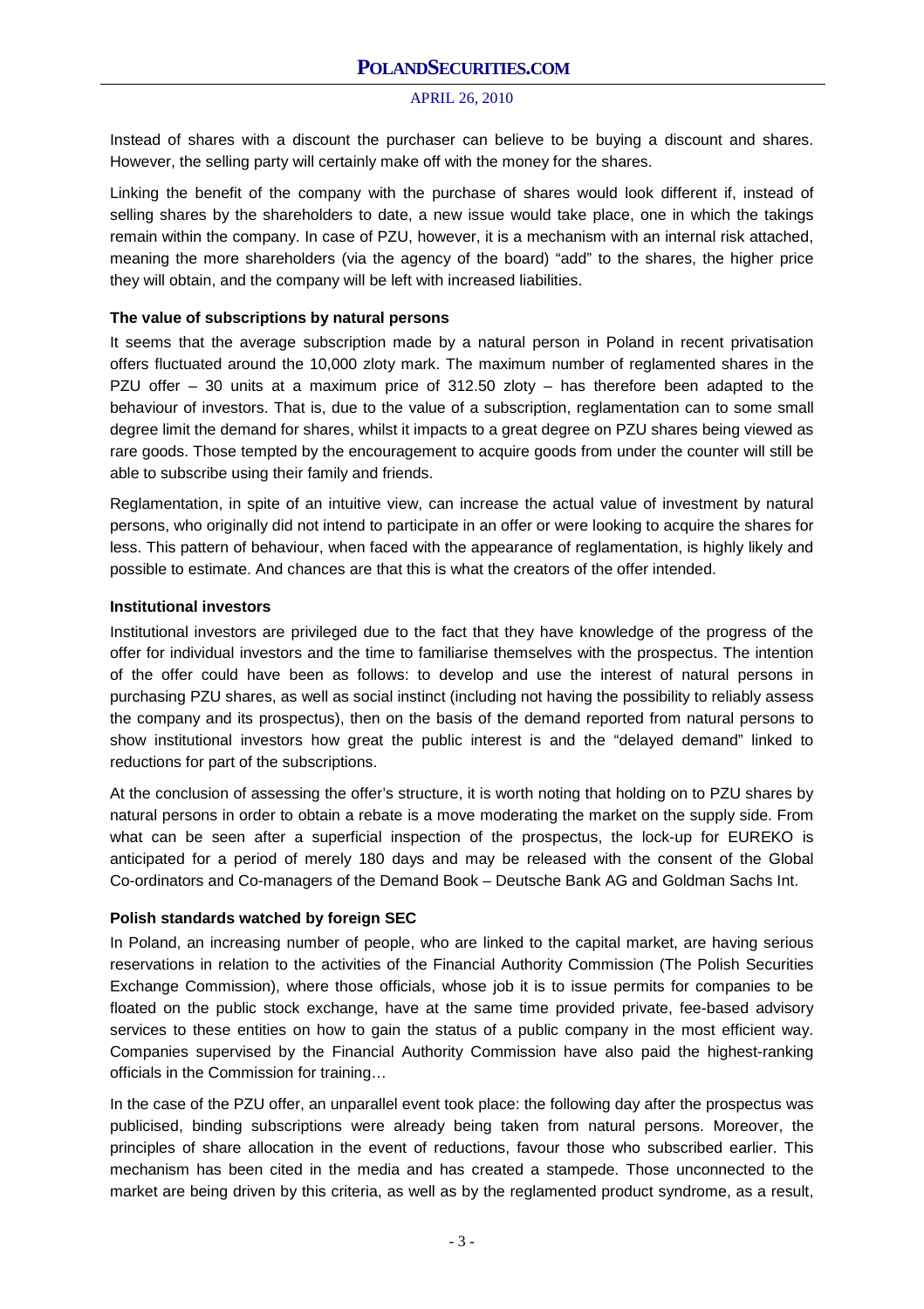elderly people and pensioners (in Poland they are typically the ones, who are the least aware of market mechanisms) are queuing up in order to subscribe for PZU shares.

The offer is on an international scale and any market behaviours, which vary from the standard, impact on the investment of foreign companies in the Polish market.

For the public market, in particular, for the weakest persons on these markets – natural persons susceptible to sale techniques – it is important that the area of turnover of a product as specific as securities is adequately monitored. As the Polish SEC acts as it does, international authorities in the securities market should examine PZU's offer in terms of guaranteeing investor rights and offer transparency.

#### **The value of PZU**

Qualified investors do not need the key role of the book value in terms of pricing financial institutions, explaining to them. In short – the profit source of such institutions is primarily represented by financial assets covered by supervision and safety clauses. Its consequence is to provide relative system safety, but the price is the profitability of financial instruments which fluctuates for the industry little above a return on the investments regarded as quite safe.

In particular, insurers using an actuarial account to assess the value of reserves, applying principles of a safe, as well as a diversified investment portfolio, have similar economic potential (for subjects on a similar scale of activity), therefore, in the vast majority of cases (excluding those firms with extreme results) the pricing of insurers fluctuates with minor variations around a similar P/BV coefficient value. So, for the European insurers cited here, the median of the P/BV indicator is around 1.2.

| <b>European insurers</b>         | <b>P/E 2009</b> | <b>P/BV</b> |
|----------------------------------|-----------------|-------------|
| Aegon                            |                 | 0.54        |
| Allianz                          | 8.8             | 1.03        |
| AXA                              | 11.8            | 0.82        |
| Generali Deutschland             | 13.7            | 1.12        |
| <b>Hannover REG</b>              | 6.1             | 1.2         |
| Legal & General Group            | 6.1             | 1.26        |
| Mapfre                           | 8.3             | 1.59        |
| Old Mutual                       |                 | 0.77        |
| RSA Insurance Group              | 10.3            | 1.21        |
| Sampo                            | 15.7            | 1.59        |
| <b>Standard Life</b>             | 26.3            | 1.33        |
| Uniqa                            |                 | 1.3         |
| Vienna Insurance Group           | 10.3            | 1.21        |
| <b>Zurich Financial Services</b> | 10.7            | 1.2         |
| <b>Median</b>                    | 10.3            | $1.2$       |
| PZU                              | 7.2             | 2.4         |

*Table: The estimates for European insurers*